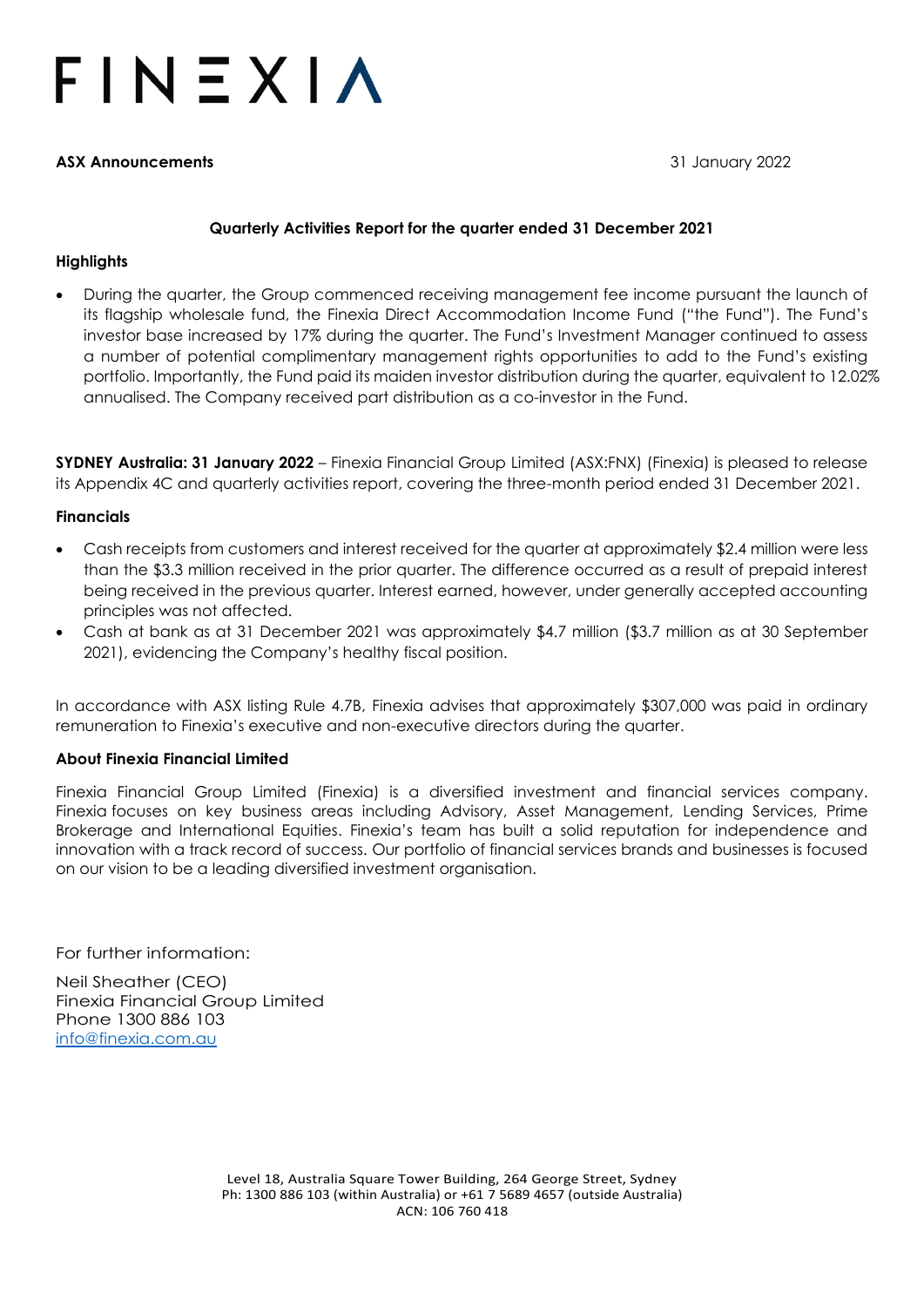## **Appendix 4C**

## **Quarterly cash flow report for entities subject to Listing Rule 4.7B**

| <b>Name of entity</b>                  |                                   |  |
|----------------------------------------|-----------------------------------|--|
| <b>Finexia Financial Group Limited</b> |                                   |  |
| <b>ABN</b>                             | Quarter ended ("current quarter") |  |
|                                        |                                   |  |

| <b>Consolidated statement of cash flows</b> |                                                     | <b>Current quarter</b><br>\$A'000 | Year to date<br>(6months)<br>\$A'000 |
|---------------------------------------------|-----------------------------------------------------|-----------------------------------|--------------------------------------|
| 1.                                          | Cash flows from operating activities                |                                   |                                      |
| 1.1                                         | Receipts from customers                             | 1,924                             | 3,549                                |
| 1.2                                         | Payments for                                        |                                   |                                      |
|                                             | (a) research and development                        |                                   |                                      |
|                                             | product manufacturing and operating<br>(b)<br>costs | (453)                             | (1, 192)                             |
|                                             | advertising and marketing<br>(c)                    |                                   |                                      |
|                                             | (d)<br>leased assets                                |                                   |                                      |
|                                             | staff costs<br>(e)                                  | (564)                             | (902)                                |
|                                             | (f)<br>administration and corporate costs           | (729)                             | (1, 194)                             |
| 1.3                                         | Dividends received (see note 3)                     | 77                                | 77                                   |
| 1.4                                         | Interest received                                   | 407                               | 2,087                                |
| 1.5                                         | Interest and other costs of finance paid            | (482)                             | (1, 116)                             |
| 1.6                                         | Income taxes paid                                   |                                   |                                      |
| 1.7                                         | Government grants and tax incentives                |                                   |                                      |
| 1.8                                         | Net client monies received/(returned)               | 3,230                             | 7,382                                |
| 1.9                                         | Net cash from / (used in) operating<br>activities   | 3,410                             | 8,691                                |

| 2.  |                             | Cash flows from investing activities       |         |          |
|-----|-----------------------------|--------------------------------------------|---------|----------|
| 2.1 | Payments to acquire or for: |                                            |         |          |
|     | (a)                         | entities                                   | ۰       |          |
|     | (b)                         | businesses                                 |         |          |
|     | (C)                         | Cash acquired from business<br>combination |         |          |
|     | (d)                         | Investments                                | (1,054) | (7, 371) |
|     | (e)                         | intellectual property                      |         |          |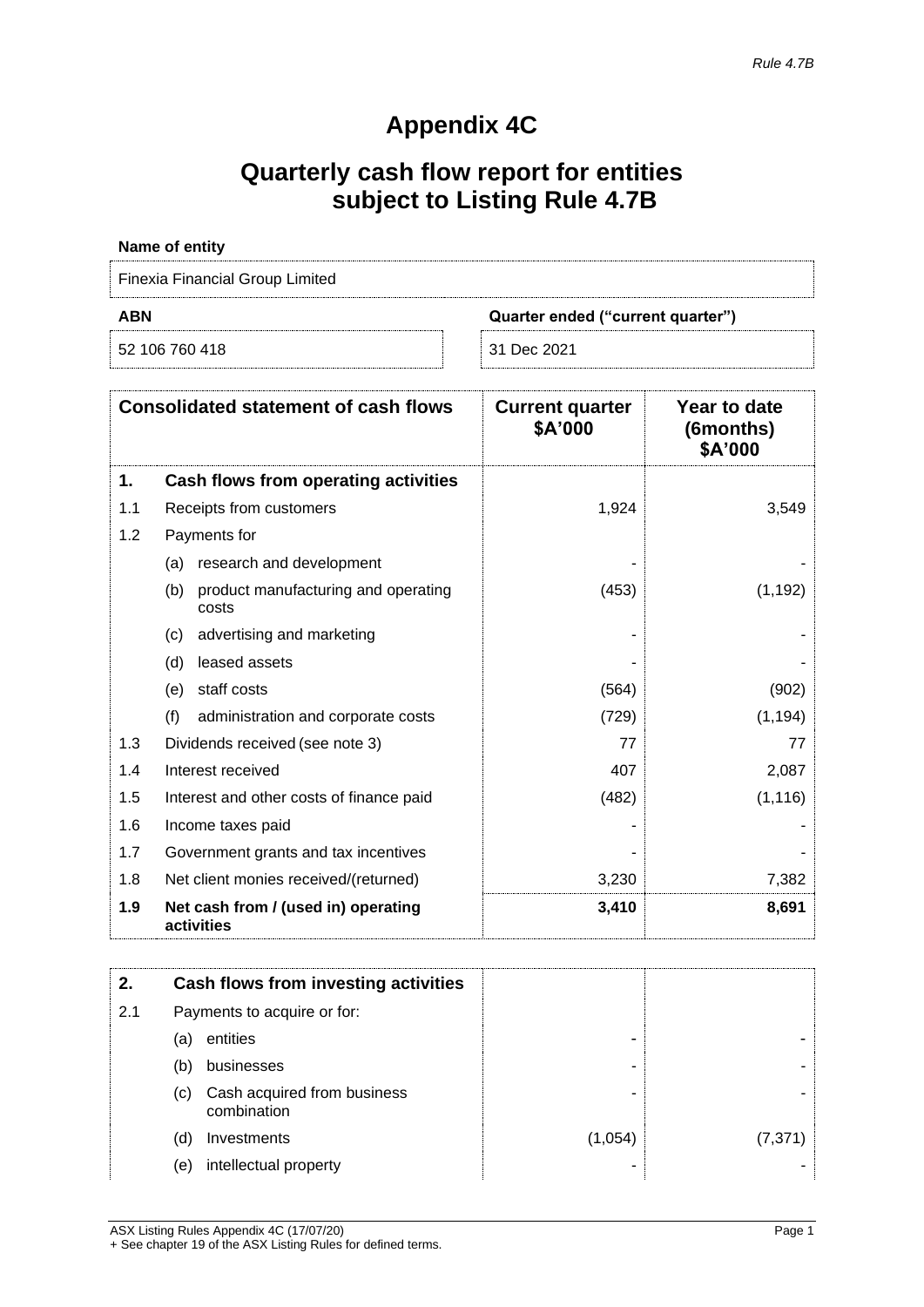| <b>Consolidated statement of cash flows</b> |                                                   | <b>Current quarter</b><br>\$A'000 | Year to date<br>(6months)<br>\$A'000 |
|---------------------------------------------|---------------------------------------------------|-----------------------------------|--------------------------------------|
|                                             | (f)<br>other non-current assets                   |                                   |                                      |
| 2.2                                         | Proceeds from disposal of:                        |                                   |                                      |
|                                             | entities<br>(a)                                   |                                   |                                      |
|                                             | (b)<br>businesses                                 |                                   |                                      |
|                                             | (c)<br>property, plant and equipment              |                                   |                                      |
|                                             | (d)<br>investments                                | 100                               | 164                                  |
|                                             | (e)<br>intellectual property                      |                                   |                                      |
|                                             | (f)<br>other non-current assets                   |                                   |                                      |
| 2.3                                         | Cash flows from loans to other entities           |                                   |                                      |
| 2.4                                         | Dividends received (see note 3)                   |                                   |                                      |
| 2.5                                         | Other (provide details if material)               |                                   |                                      |
| 2.6                                         | Net cash from / (used in) investing<br>activities | (954)                             | (7,207)                              |

| 3.   | Cash flows from financing activities                                                          |         |         |
|------|-----------------------------------------------------------------------------------------------|---------|---------|
| 3.1  | Proceeds from issues of equity securities<br>(excluding convertible debt securities)          |         |         |
| 3.2  | Proceeds from issue of convertible debt<br>securities                                         |         |         |
| 3.3  | Proceeds from exercise of options                                                             |         |         |
| 3.4  | Transaction costs related to issues of<br>equity securities or convertible debt<br>securities |         |         |
| 3.5  | Proceeds from borrowings                                                                      | (2,291) | (1,040) |
| 3.6  | Repayment of borrowings                                                                       | 884     | 414     |
| 3.7  | Transaction costs related to loans and<br>borrowings                                          |         |         |
| 3.8  | Dividends paid                                                                                |         |         |
| 3.9  | Other (provide details if material)                                                           |         |         |
| 3.10 | Net cash from / (used in) financing<br>activities                                             | (1,407) | (626)   |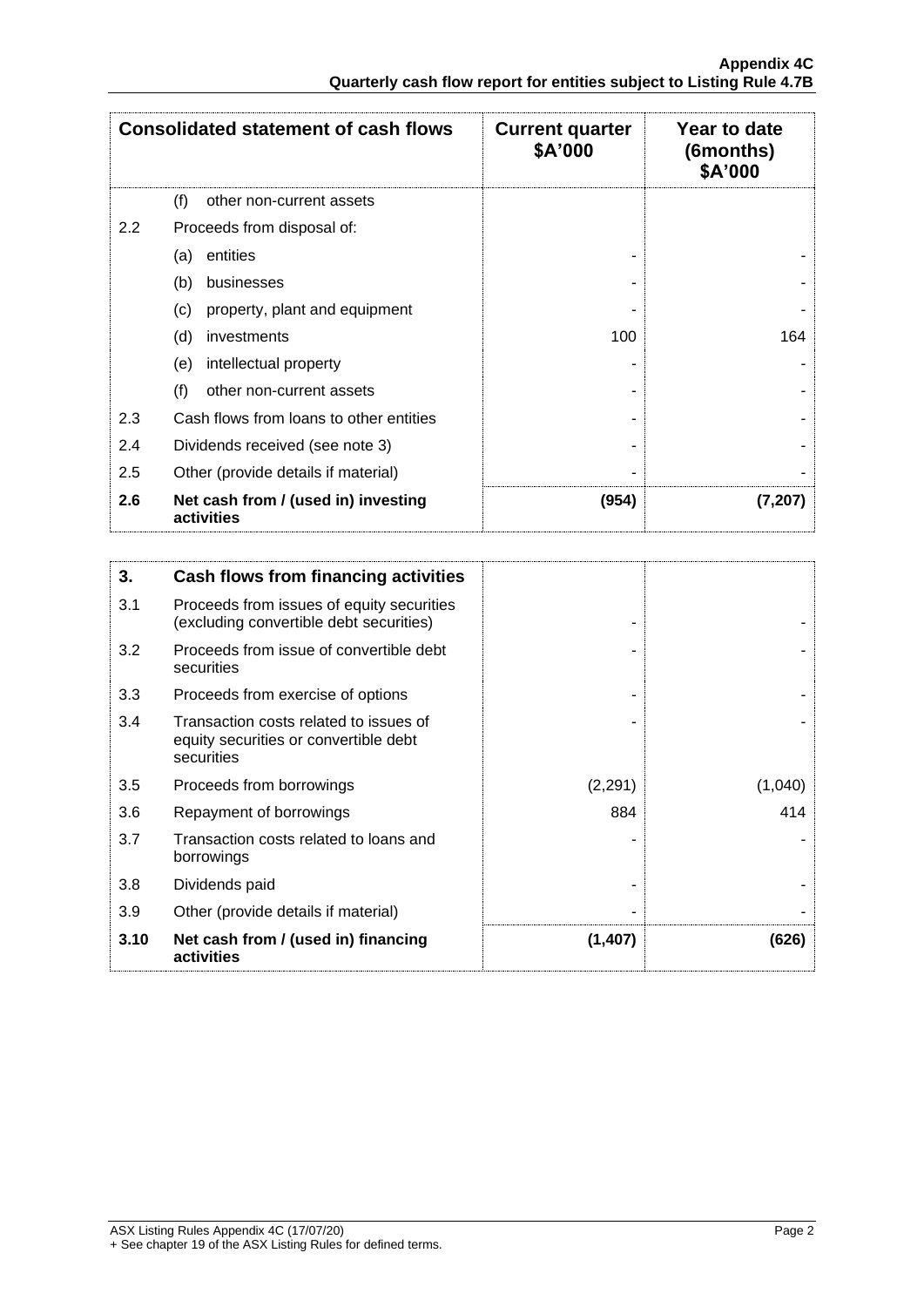| 4.  | Net increase / (decrease) in cash and<br>cash equivalents for the period |         |         |
|-----|--------------------------------------------------------------------------|---------|---------|
| 4.1 | Cash and cash equivalents at beginning of<br>period                      | 3,687   | 3,849   |
| 4.2 | Net cash from / (used in) operating<br>activities (item 1.9 above)       | 3,410   | 8,690   |
| 4.3 | Net cash from / (used in) investing activities<br>(item 2.6 above)       | (954)   | (7,207) |
| 4.4 | Net cash from / (used in) financing activities<br>(item 3.10 above)      | (1,407) | (626)   |
| 4.5 | Effect of movement in exchange rates on<br>cash held                     |         | 31      |
| 4.6 | Cash and cash equivalents at end of<br>period                            | 4,737   | 4.737   |

| 5.  | Reconciliation of cash and cash<br>equivalents<br>at the end of the quarter (as shown in the<br>consolidated statement of cash flows) to the<br>related items in the accounts | <b>Current quarter</b><br>\$A'000 | <b>Previous quarter</b><br>\$A'000 |
|-----|-------------------------------------------------------------------------------------------------------------------------------------------------------------------------------|-----------------------------------|------------------------------------|
| 5.1 | <b>Bank balances</b>                                                                                                                                                          | 4.737                             | 3,687                              |
| 5.2 | Call deposits                                                                                                                                                                 |                                   |                                    |
| 5.3 | Bank overdrafts                                                                                                                                                               |                                   |                                    |
| 5.4 | Other (provide details)                                                                                                                                                       |                                   |                                    |
| 5.5 | Cash and cash equivalents at end of<br>quarter (should equal item 4.6 above)                                                                                                  | 4,737                             | 3,687                              |

| 6.  | Payments to related parties of the entity and their<br>associates                                                                                           | <b>Current quarter</b><br>\$A'000 |  |
|-----|-------------------------------------------------------------------------------------------------------------------------------------------------------------|-----------------------------------|--|
| 6.1 | Aggregate amount of payments to related parties and their<br>associates included in item 1                                                                  | 307                               |  |
| 6.2 | Aggregate amount of payments to related parties and their<br>associates included in item 2                                                                  |                                   |  |
|     | Note: if any amounts are shown in items 6.1 or 6.2, your quarterly activity report must include a description of, and an<br>explanation for, such payments. |                                   |  |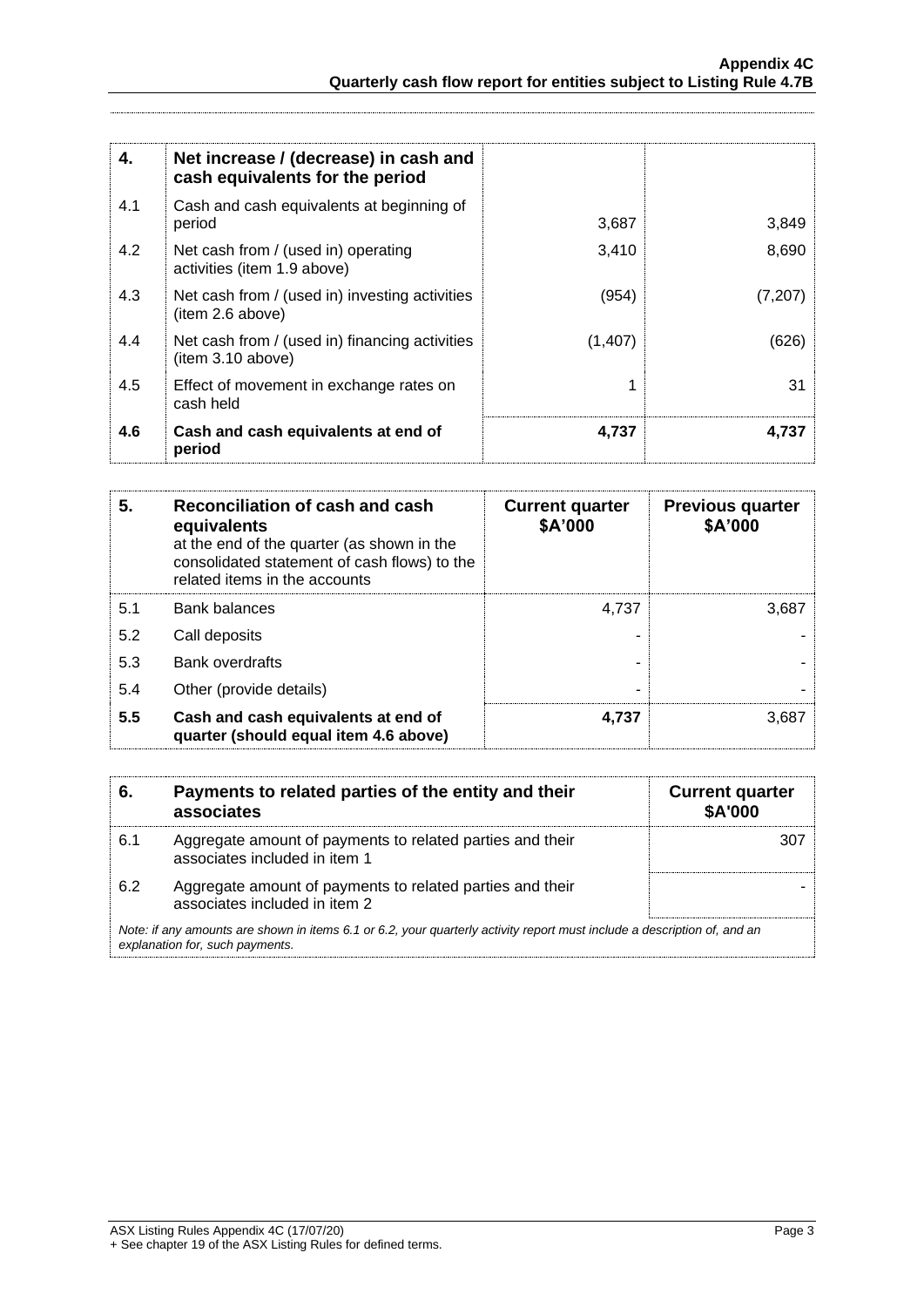| 7.                                                                                                                                                                                                                                                                                                                                                                                                                                                                        | <b>Financing facilities</b><br>Note: the term "facility' includes all forms of financing<br>arrangements available to the entity.<br>Add notes as necessary for an understanding of the<br>sources of finance available to the entity. | <b>Total facility</b><br>amount at quarter<br>end<br>\$A'000 | Amount drawn at<br>quarter end<br>\$A'000 |
|---------------------------------------------------------------------------------------------------------------------------------------------------------------------------------------------------------------------------------------------------------------------------------------------------------------------------------------------------------------------------------------------------------------------------------------------------------------------------|----------------------------------------------------------------------------------------------------------------------------------------------------------------------------------------------------------------------------------------|--------------------------------------------------------------|-------------------------------------------|
| 7.1                                                                                                                                                                                                                                                                                                                                                                                                                                                                       | Loan facilities                                                                                                                                                                                                                        | 1,000                                                        | 959                                       |
| 7.2                                                                                                                                                                                                                                                                                                                                                                                                                                                                       | Credit standby arrangements                                                                                                                                                                                                            |                                                              |                                           |
| 7.3                                                                                                                                                                                                                                                                                                                                                                                                                                                                       | Other (please specify)                                                                                                                                                                                                                 |                                                              |                                           |
| 7.4                                                                                                                                                                                                                                                                                                                                                                                                                                                                       | <b>Total financing facilities</b>                                                                                                                                                                                                      | 1,000                                                        | 959                                       |
| 7.5                                                                                                                                                                                                                                                                                                                                                                                                                                                                       | Unused financing facilities available at quarter end<br>41                                                                                                                                                                             |                                                              |                                           |
| 7.6<br>Include in the box below a description of each facility above, including the lender, interest<br>rate, maturity date and whether it is secured or unsecured. If any additional financing<br>facilities have been entered into or are proposed to be entered into after quarter end,<br>include a note providing details of those facilities as well.<br>\$800,000 secured loan from Creative Capital Group Pty Ltd at 10% per annum,<br>maturing 31 December 2021. |                                                                                                                                                                                                                                        |                                                              |                                           |
|                                                                                                                                                                                                                                                                                                                                                                                                                                                                           |                                                                                                                                                                                                                                        |                                                              |                                           |
|                                                                                                                                                                                                                                                                                                                                                                                                                                                                           | \$200,000 unsecured loan from National Australia Bank at 4.5% per annum,<br>maturing 23 June 2023.                                                                                                                                     |                                                              |                                           |

| 8.      |                                                                                                                                                         | Estimated cash available for future operating activities                                                                                                                                                               | \$A'000 |
|---------|---------------------------------------------------------------------------------------------------------------------------------------------------------|------------------------------------------------------------------------------------------------------------------------------------------------------------------------------------------------------------------------|---------|
| 8.1     | Net cash from / (used in) operating activities (item 1.9)                                                                                               |                                                                                                                                                                                                                        | 3,410   |
| 8.2     |                                                                                                                                                         | Cash and cash equivalents at quarter end (item 4.6)                                                                                                                                                                    | 4,737   |
| 8.3     |                                                                                                                                                         | Unused finance facilities available at quarter end (item 7.5)                                                                                                                                                          | 41      |
| 8.4     |                                                                                                                                                         | Total available funding (item $8.2 +$ item $8.3$ )                                                                                                                                                                     | 4,778   |
| 8.5     | item 8.1)                                                                                                                                               | Estimated quarters of funding available (item 8.4 divided by                                                                                                                                                           | N/A     |
|         |                                                                                                                                                         | Note: if the entity has reported positive net operating cash flows in item 1.9, answer item 8.5 as "N/A". Otherwise, a<br>figure for the estimated quarters of funding available must be included in item 8.5.         |         |
| 8.6     |                                                                                                                                                         | If item 8.5 is less than 2 quarters, please provide answers to the following questions:                                                                                                                                |         |
|         | 8.6.1<br>Does the entity expect that it will continue to have the current level of net operating<br>cash flows for the time being and, if not, why not? |                                                                                                                                                                                                                        |         |
| Answer: |                                                                                                                                                         |                                                                                                                                                                                                                        |         |
|         | 8.6.2                                                                                                                                                   | Has the entity taken any steps, or does it propose to take any steps, to raise further<br>cash to fund its operations and, if so, what are those steps and how likely does it<br>believe that they will be successful? |         |
|         | Answer:                                                                                                                                                 |                                                                                                                                                                                                                        |         |
|         | 8.6.3<br>Does the entity expect to be able to continue its operations and to meet its business<br>objectives and, if so, on what basis?                 |                                                                                                                                                                                                                        |         |
|         | Answer:                                                                                                                                                 |                                                                                                                                                                                                                        |         |
|         |                                                                                                                                                         | Note: where item 8.5 is less than 2 quarters, all of questions 8.6.1, 8.6.2 and 8.6.3 above must be answered.                                                                                                          |         |